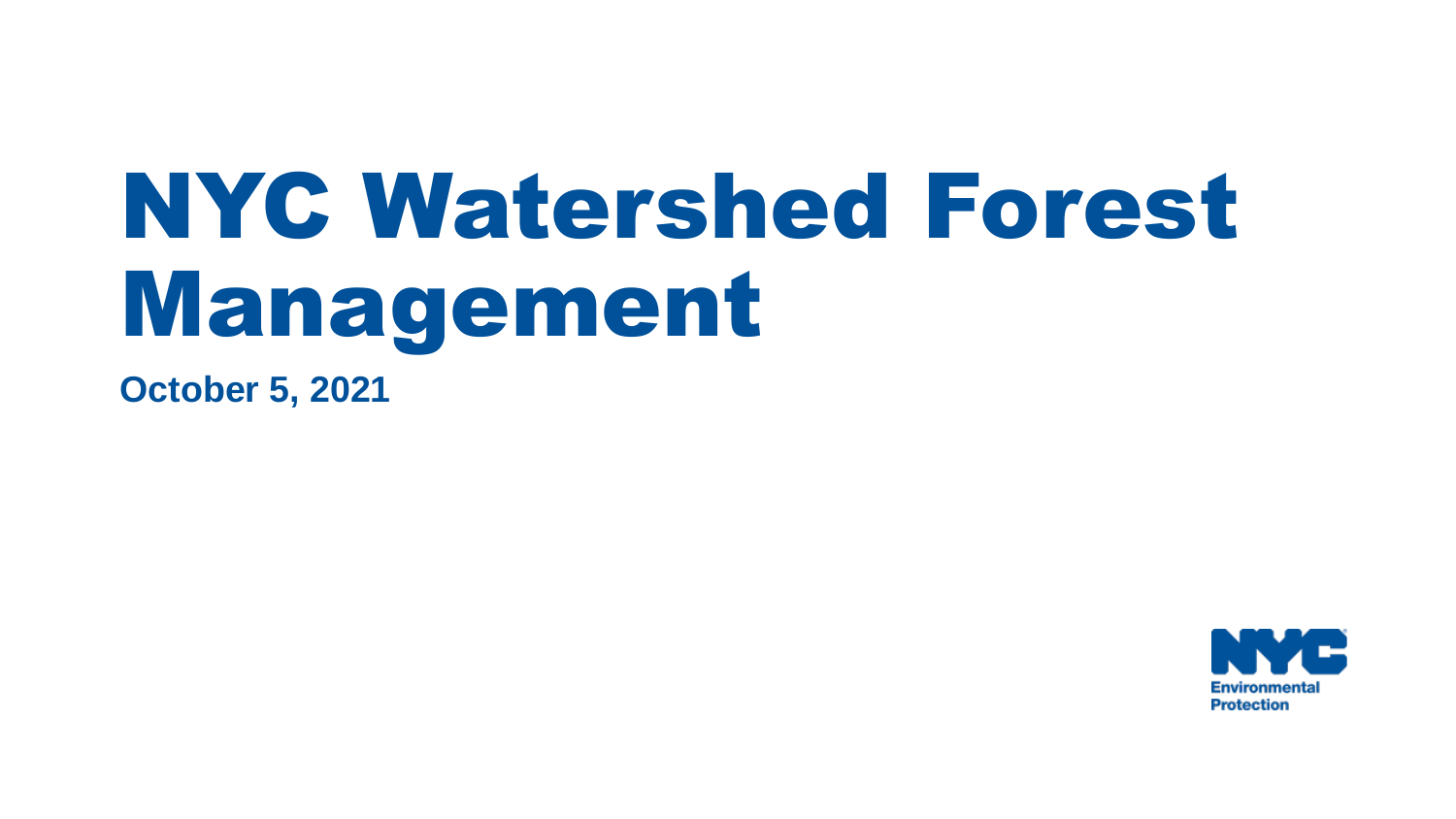#### • Introduction

- DEP Forest Ownership
- Watershed Forest Management Plan
- Bidding Process
- Recent DEP Timber Harvests

#### NYC Watershed Forest Management

**Charles Laing FORESTRY PROGRAM MANAGER**

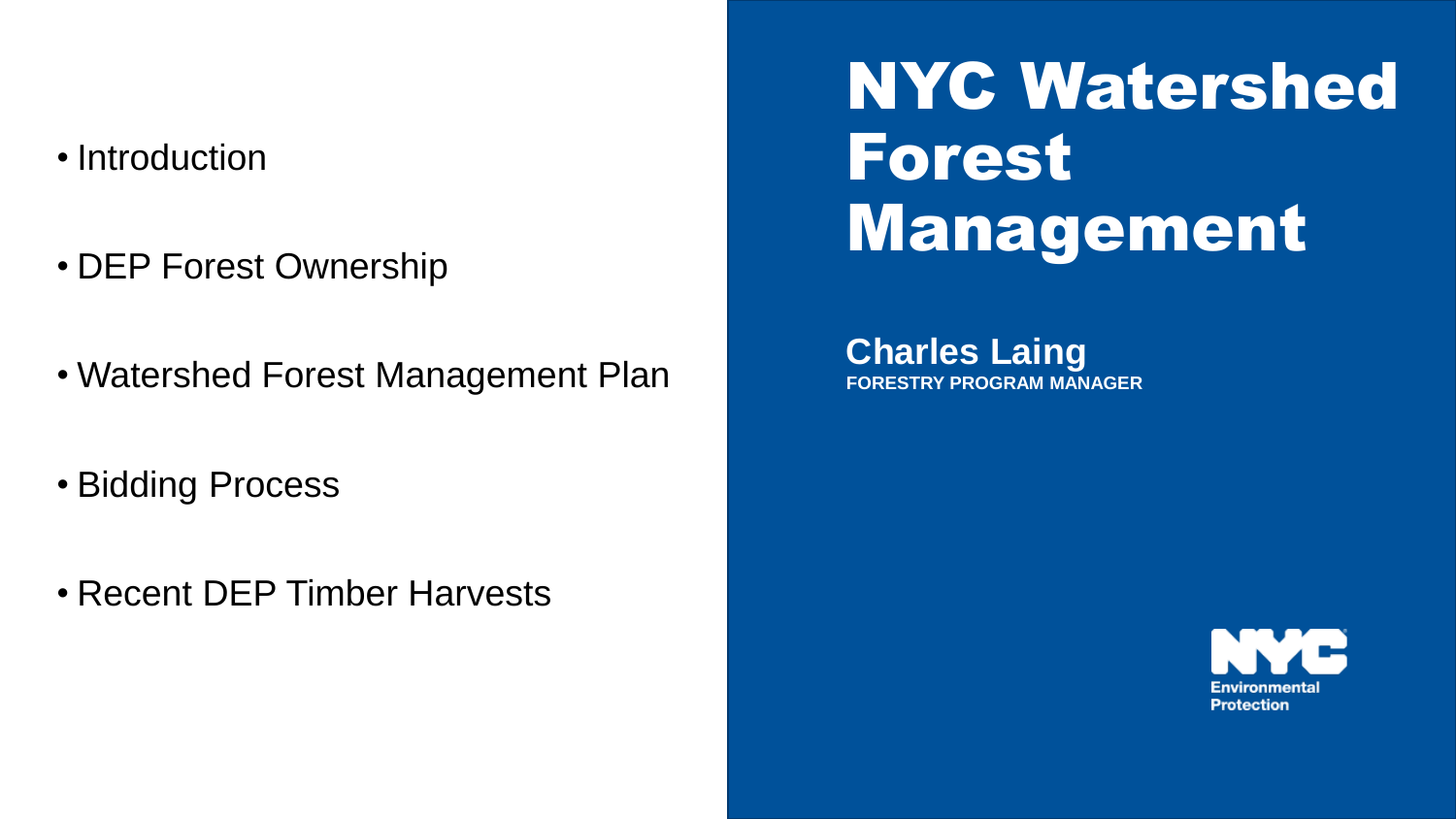

**NYC WATERSHED FOREST MANAGEMENT**

#### **NYC** Watershed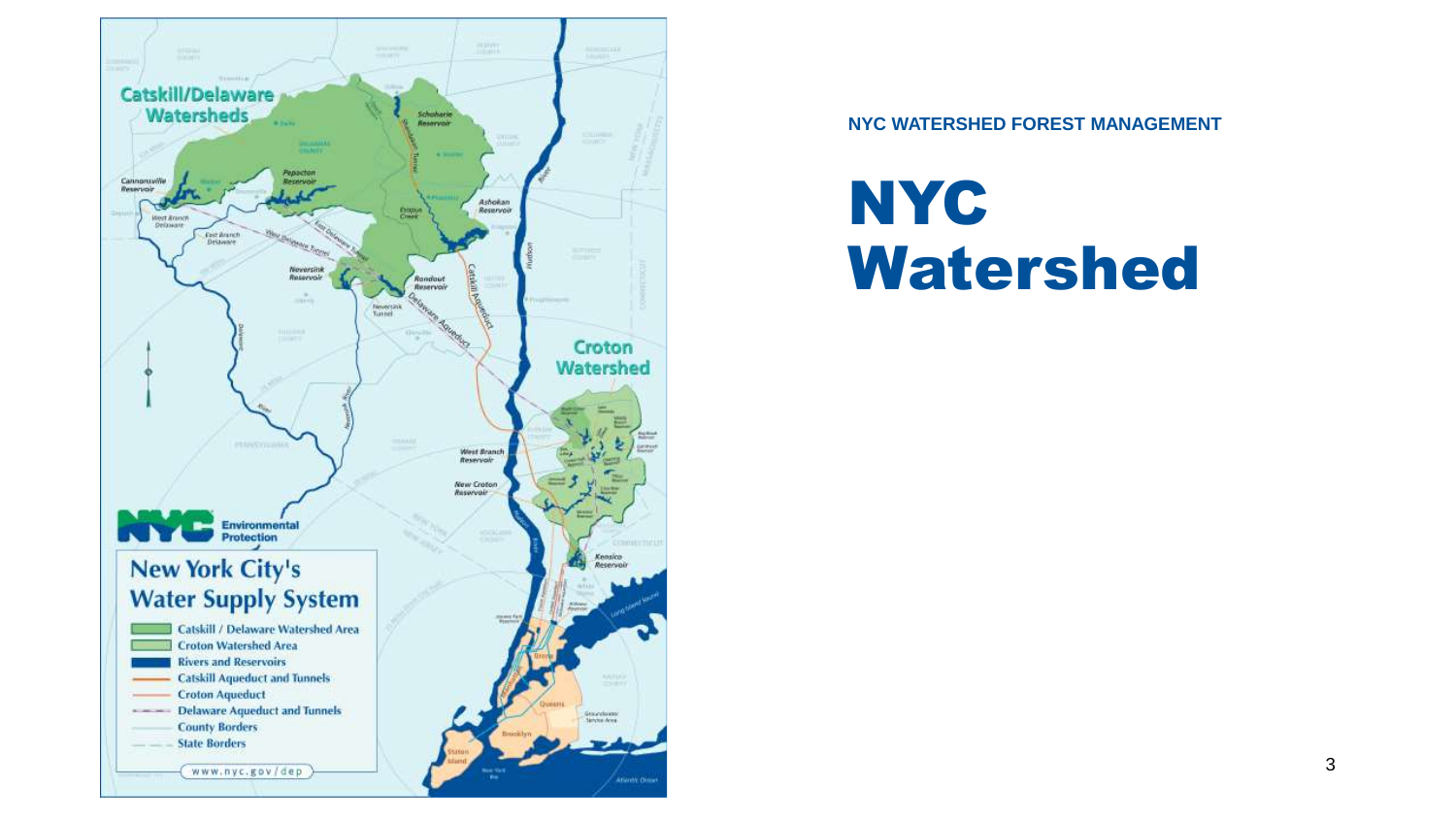#### Where we work

| <b>Basin</b>          | <b>Owned</b> | <b>Conservation</b><br><b>Easement</b> | <b>Total</b> |
|-----------------------|--------------|----------------------------------------|--------------|
| Ashokan/Schoharie     | 41,081       | 8,057                                  | 49,138       |
| Neversink/Rondout     | 14,479       | 2,808                                  | 17,287       |
| Cannonsville/Pepacton | 65,880       | 13,935                                 | 79,815       |
| East-of-Hudson        | 20,905       | 1,660                                  | 22,565       |
| <b>TOTAL ACRES</b>    | 142,345      | 26,460                                 | 168,805      |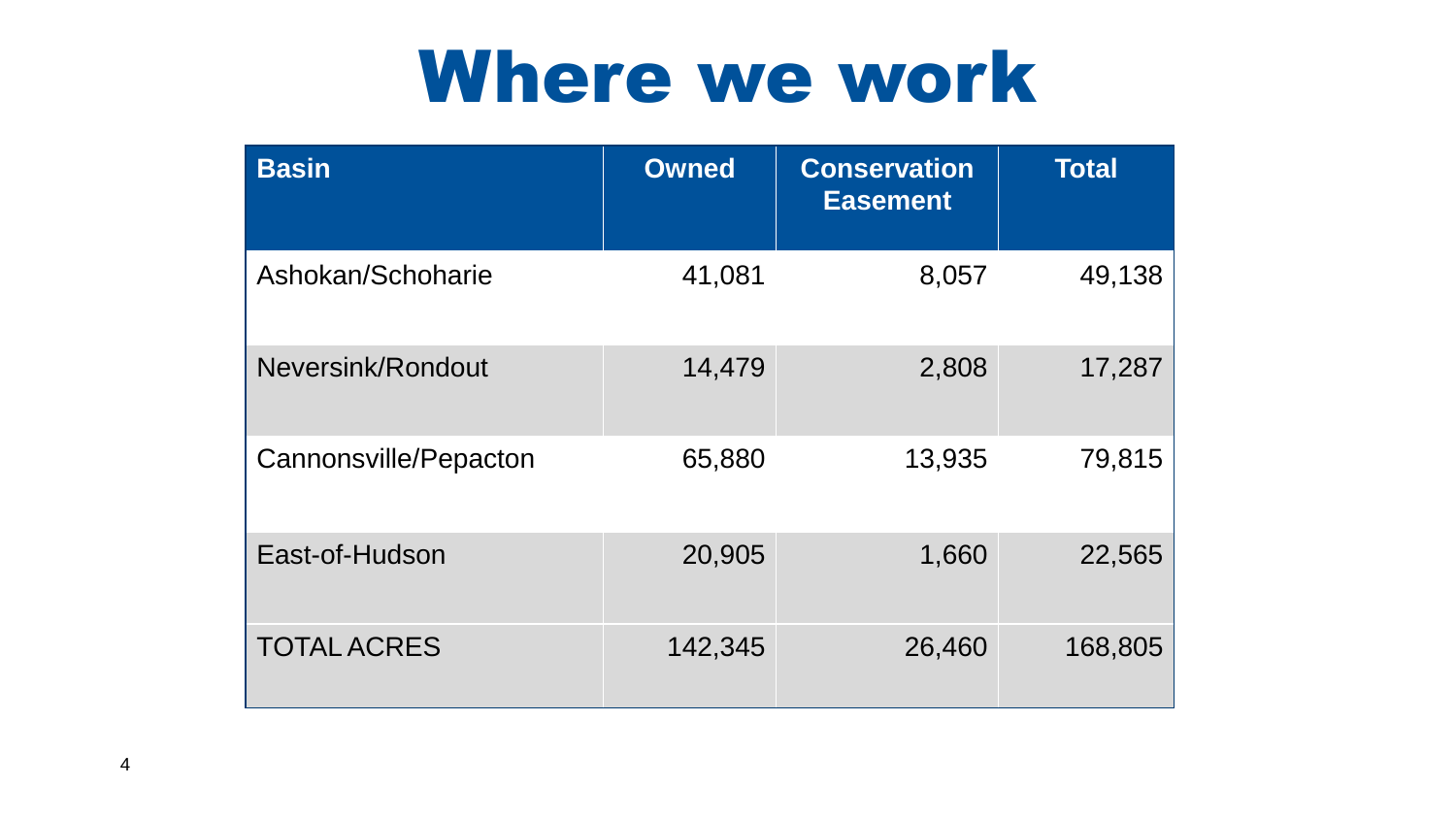# NYC Forestry Group

- 11 professional foresters
- 4 Regions: ASK/SCH, CAN/PEP, NEV/RON, EOH
- Commercial timber harvests primary forest management tool
- Timber harvests designed for maximum water quality protection
- 38 harvests totaling ~4,500 acres bid out over last 10 years
- Range from a 6 acre blowdown to a 300+ acre ash salvage
	- $\circ$  South Hill Promontory 29 mbf (95% hemlock), 9 cords firewood
	- $\circ$  Road X 270 mbf (1/3 ash), 164 cords firewood
- Plans to bid out another 14 harvests on 2,400 acres through 2022
- Long-term management goal ~2,000 acres/year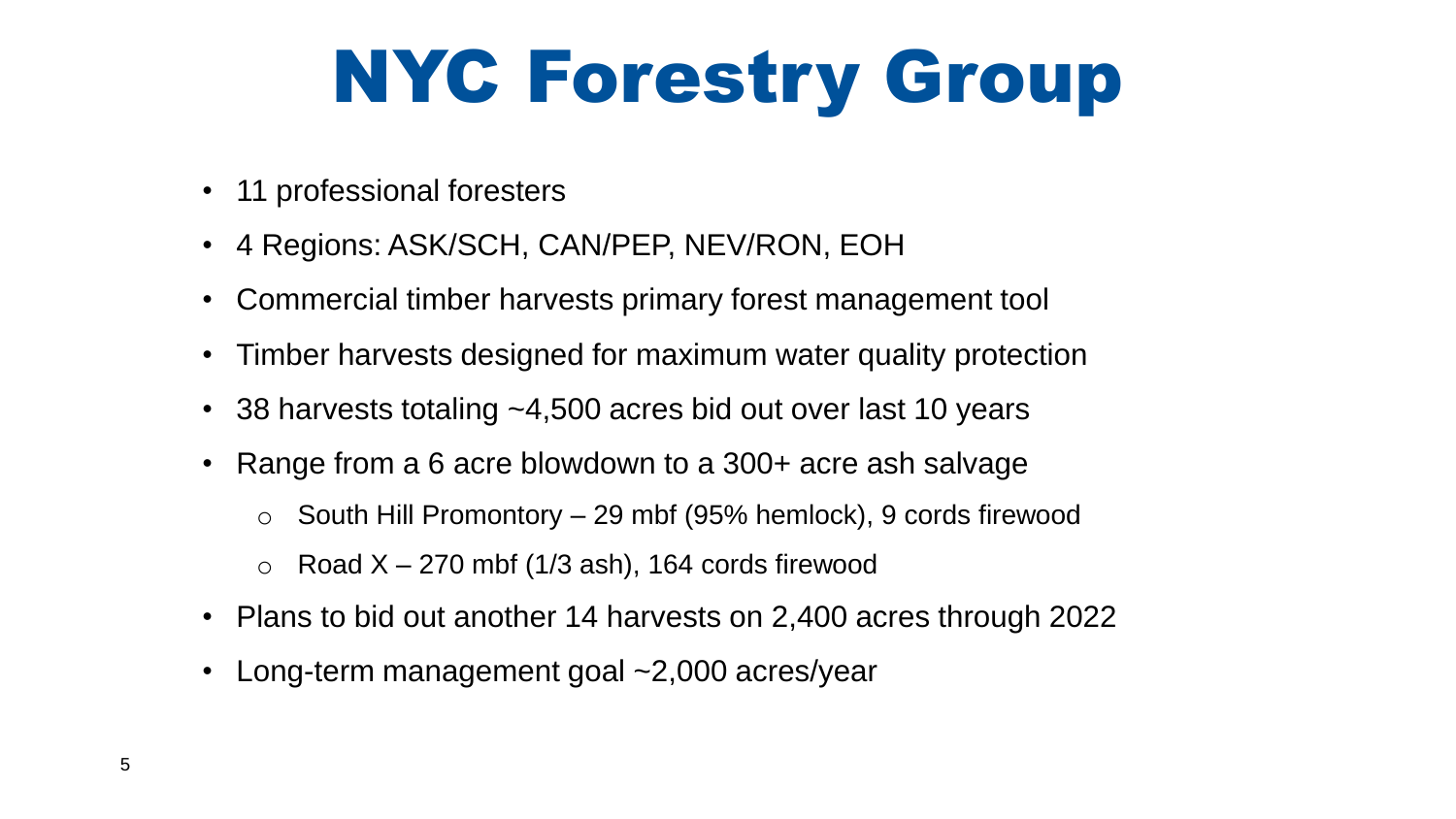# Guiding Principles

DEP's guiding principles for watershed forest management:

- **Forest cover promotes high water quality.** Associated goals include creating and maintaining diversity within forest stands and across the ownership to promote resilience to disturbance and capacity for natural regeneration.
- **Watershed forests provide multiple benefits**. Associated goals include providing habitat, recreational opportunities, economic benefits, and carbon sequestration.
- **Management decisions are based on detailed inventory, analysis & review.** Drawing on considerable in-house expertise (wetlands, streams, stormwater, endangered species…...)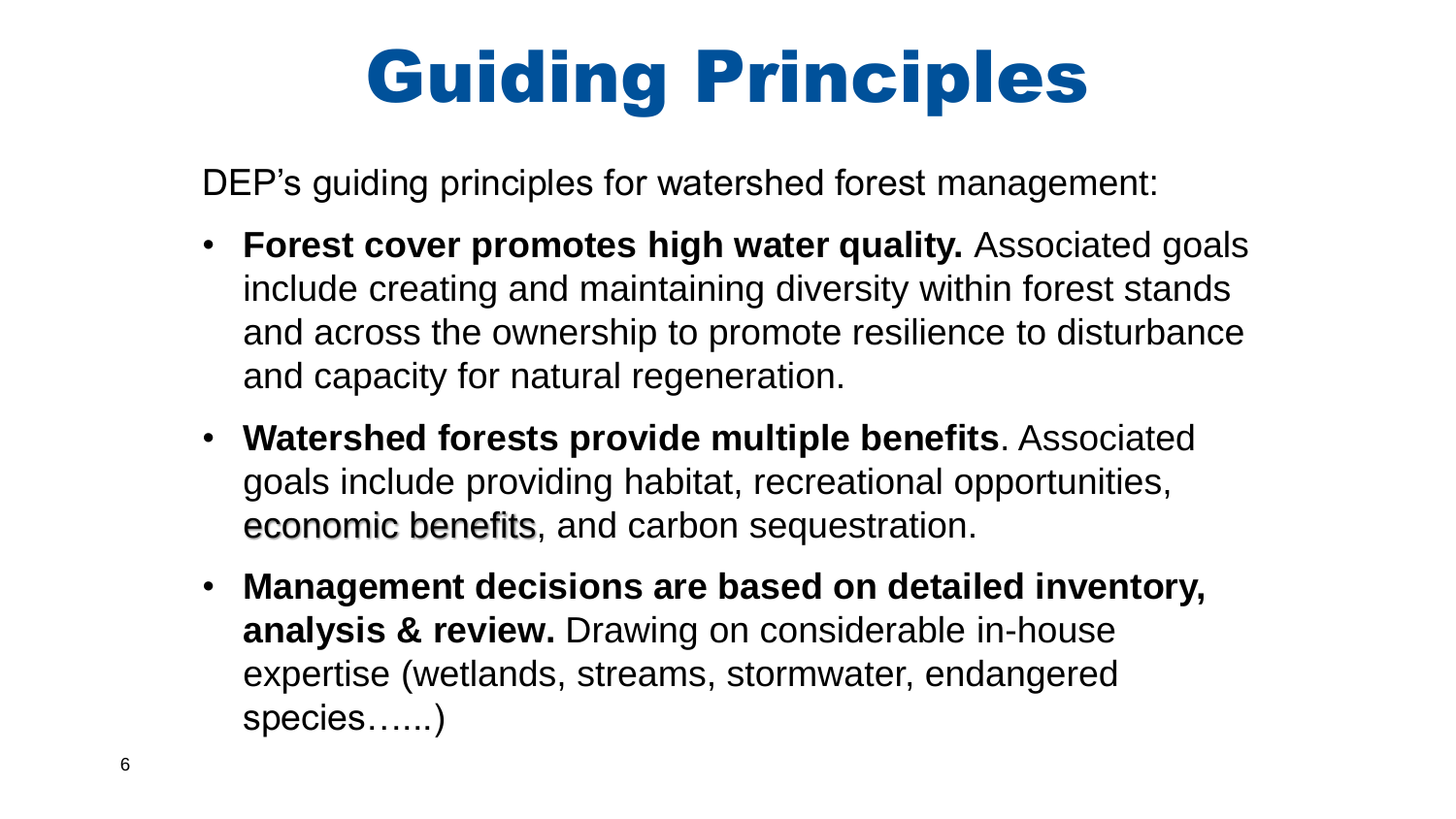#### Watershed Forest Management Plan



Prepared by: USDA Forest Service TEAMS Enterprise Unit

For: New York City Department of Environmental Protection

November 10, 2011

- Assessed the forest condition on City-owned water supply lands and defined the desired forest condition established by DEP
- Wall-to-wall forest inventory for acreage at the time
- Provides specific forest management direction for the Agency
- Defines Conservation Practices to protect water quality and rare/threatened species during timber harvesting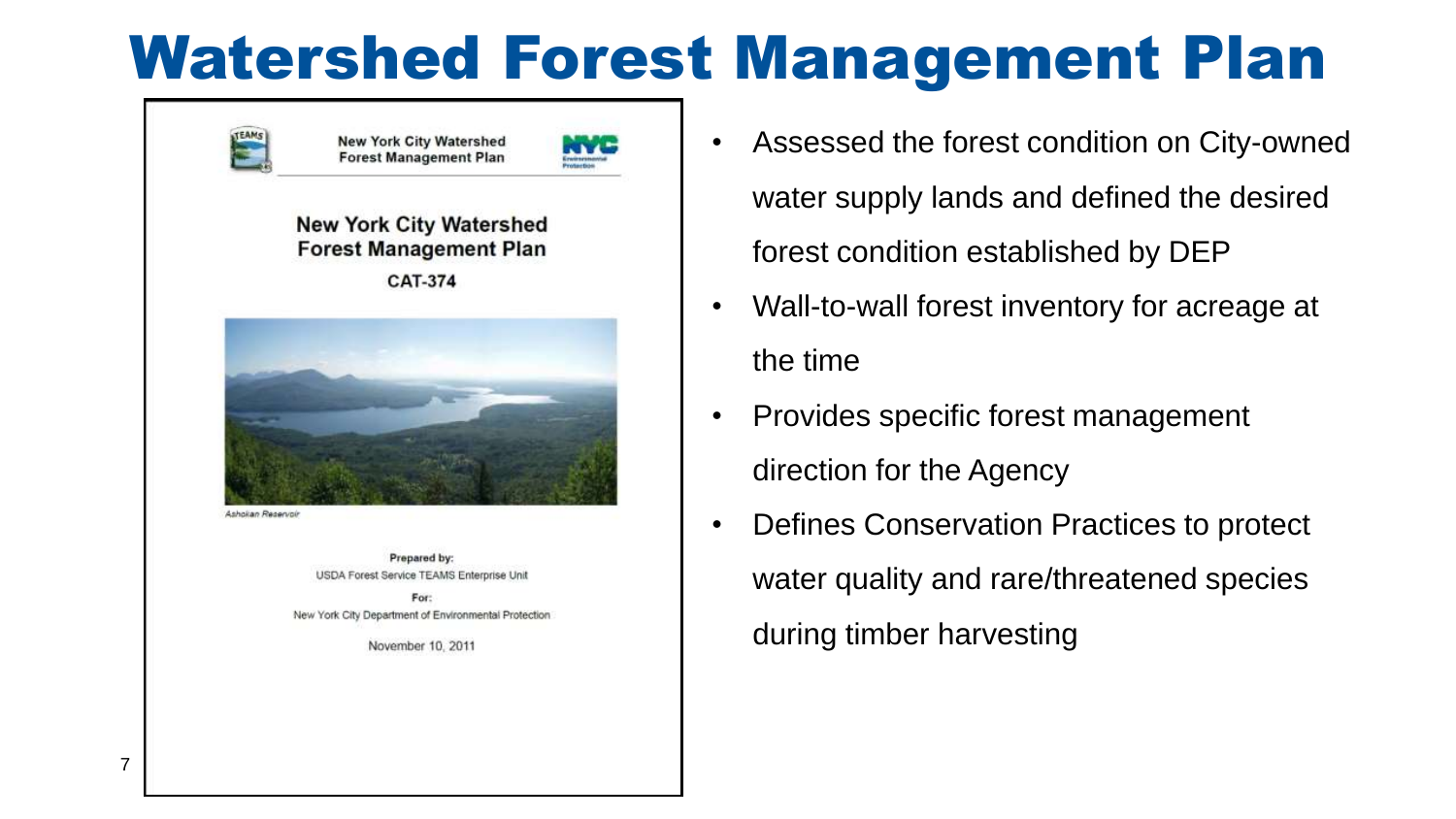#### Bidding Process for DEP Timber Harvests



REQUEST FOR BID Forest Management Project # 5059 "Turkey Mountain"

#### NOTICE OF PROJECT AVAILABILITY

Project Information/Description: Bid Solicitation for the Sale of Timber and Firewood in the Town of Yorktown, NY. The City of New York will sell approximately 310.970 board feet (International 1/4" Rule) of sawtimber and 87 cords of hardwood cordwood through Forest Management Project ID #5059. The products included in this sale are off of Underhill Ave. in Yorktown NY.

Availability of Bid Information: Bid solicitation information is available by calling Dan Lawrence, DEP Forester, at 845-808-1764, or requesting via e-mail at dlawrence@dep.nyc.gov. See reverse of this page for timber volume by species and diameter class.

Show Dates: Prospective bidders must attend one of the two public showings to receive the bid package necessary to submit a valid bid. The showings will be held on Thursday, December 5, 2019 at 2:00 PM and Friday, December 6, 2019 at 9:00 AM. Participants should gather at the recreation parking area on Underhill Ave, .4 miles northeast of the intersection with the Taconic Parkway. For those using a GPS, input 858 Underhill Ave Yorktown NY 10598, the access is located directly across the street. Prospective bidders must notify the DEP Forester that they will attend the showing at least 24 hours in advance.

\*If you attended a previous showing for this project in 2018, you are not required to attend an additional showing.

**Required Contractor Qualifications:** 

To be selected as the Successful Bidder, contractors must have adequate experience, ability and equipment to perform the work as specified in the terms of the bid package. The Successful Bidder must maintain Commercial General Liability Insurance and Workers Compensation and Disability Benefits Coverage throughout the contract term.

Bid Due Date: All bid proposals must be received by Dan Lawrence, NYCDEP, 1286 Route 6, Carmel, NY 10512 (845-808-1764), NO LATER THAN Thursday, December 19, 2019 at 3:00 PM, local time.

Opening of Bids: Sealed bids will be publicly opened at the DEP Office, 1286 Route 6, Carmel, NY on Friday December 20, 2019 at 9:00 AM, local time. The projected date for awarding the bid is on or about Friday, December 27, 2019.

- Bidders List
- **City Record Online**
- **Local Newspaper Notices**
- Request Bid Package
- Attend Pre-Bid Showing
- Submit Bid Proposal & Deposit
- Provide Insurance & EHR Rating
- **Sign Contract**
- Security Badging, Safety Orientation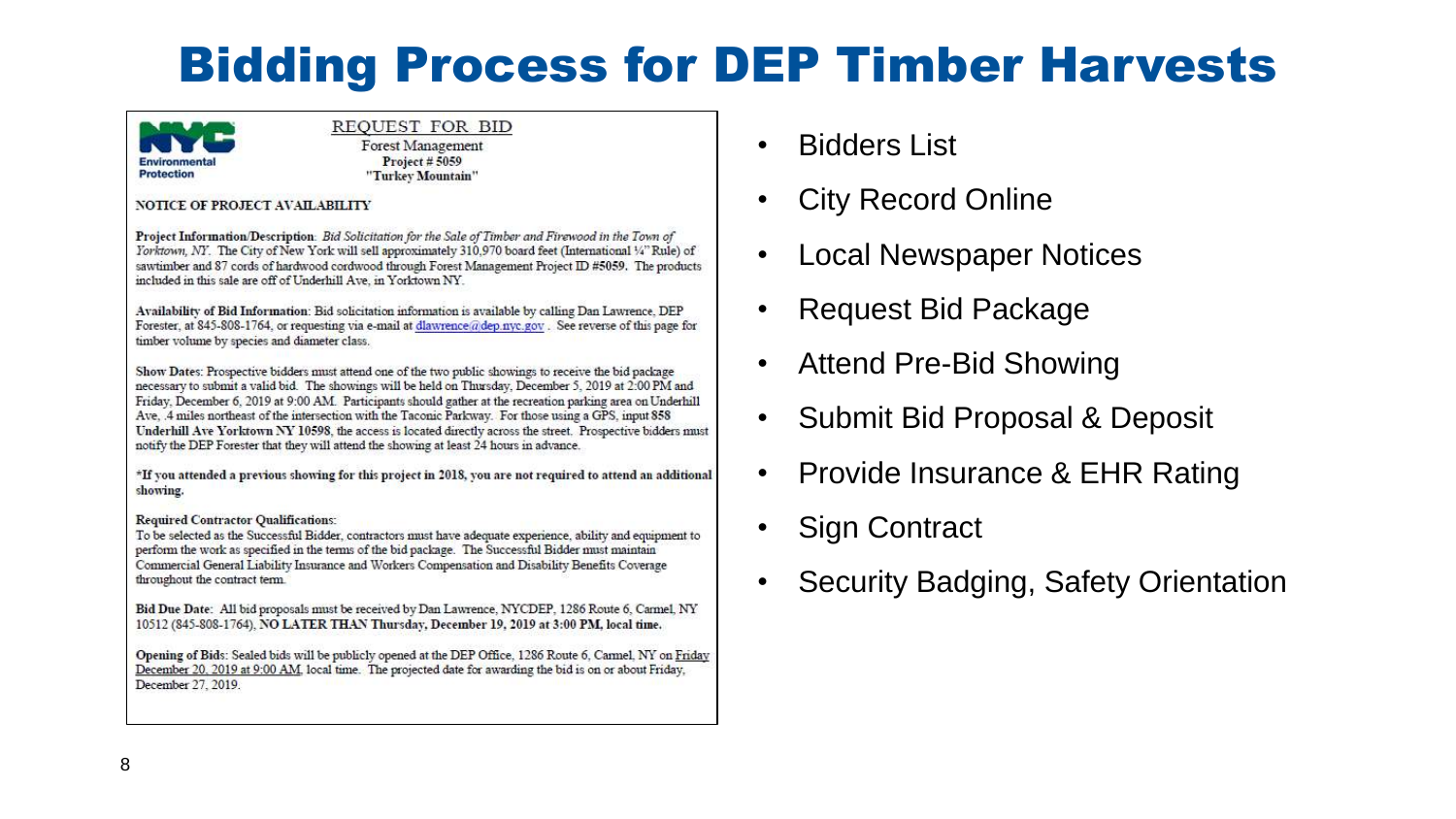

**NYC FOREST MANAGEMENT**

#### NYC Forestry Group

Examples of recently completed harvests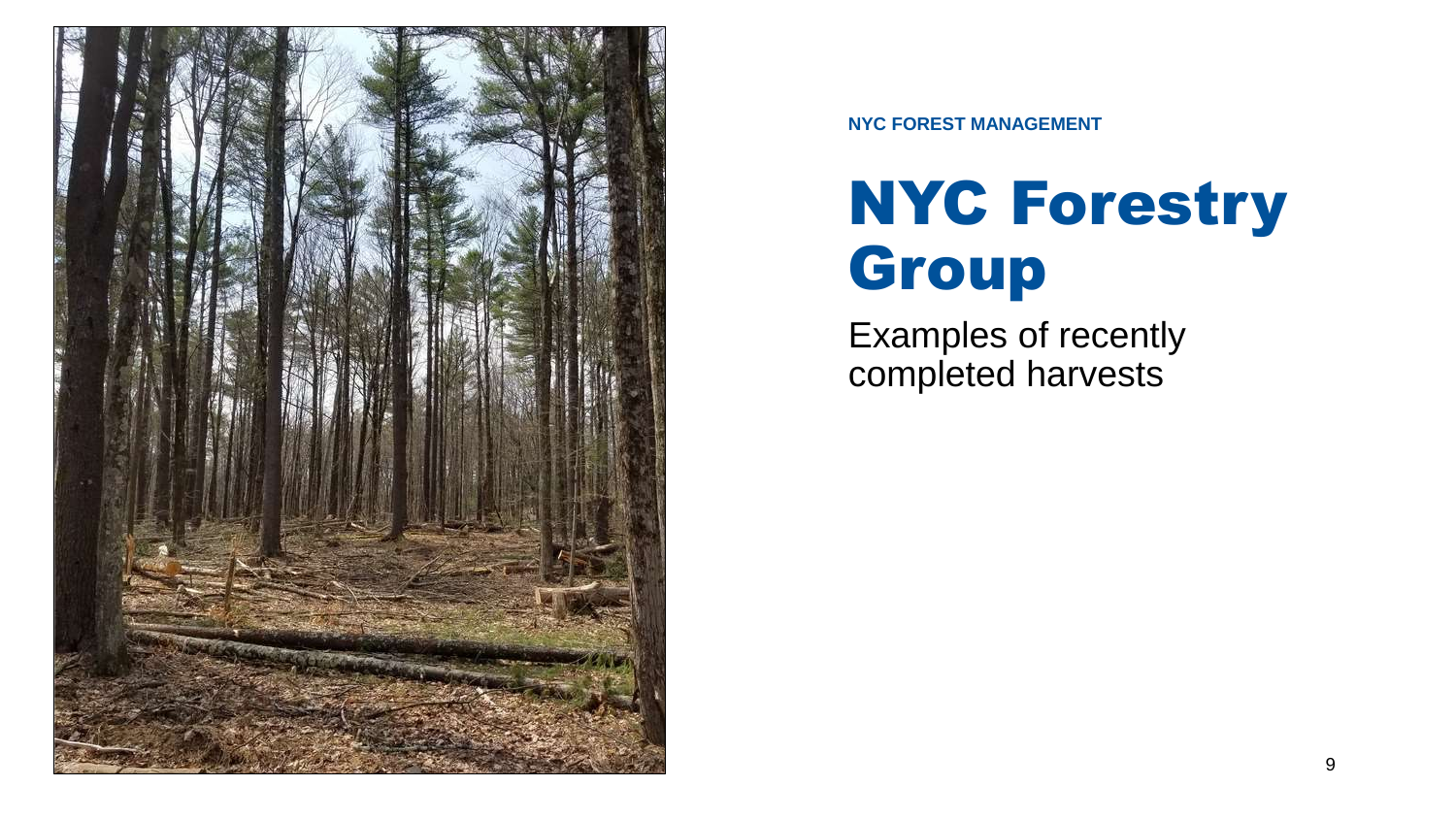#### Damsite FMP - Ashokan

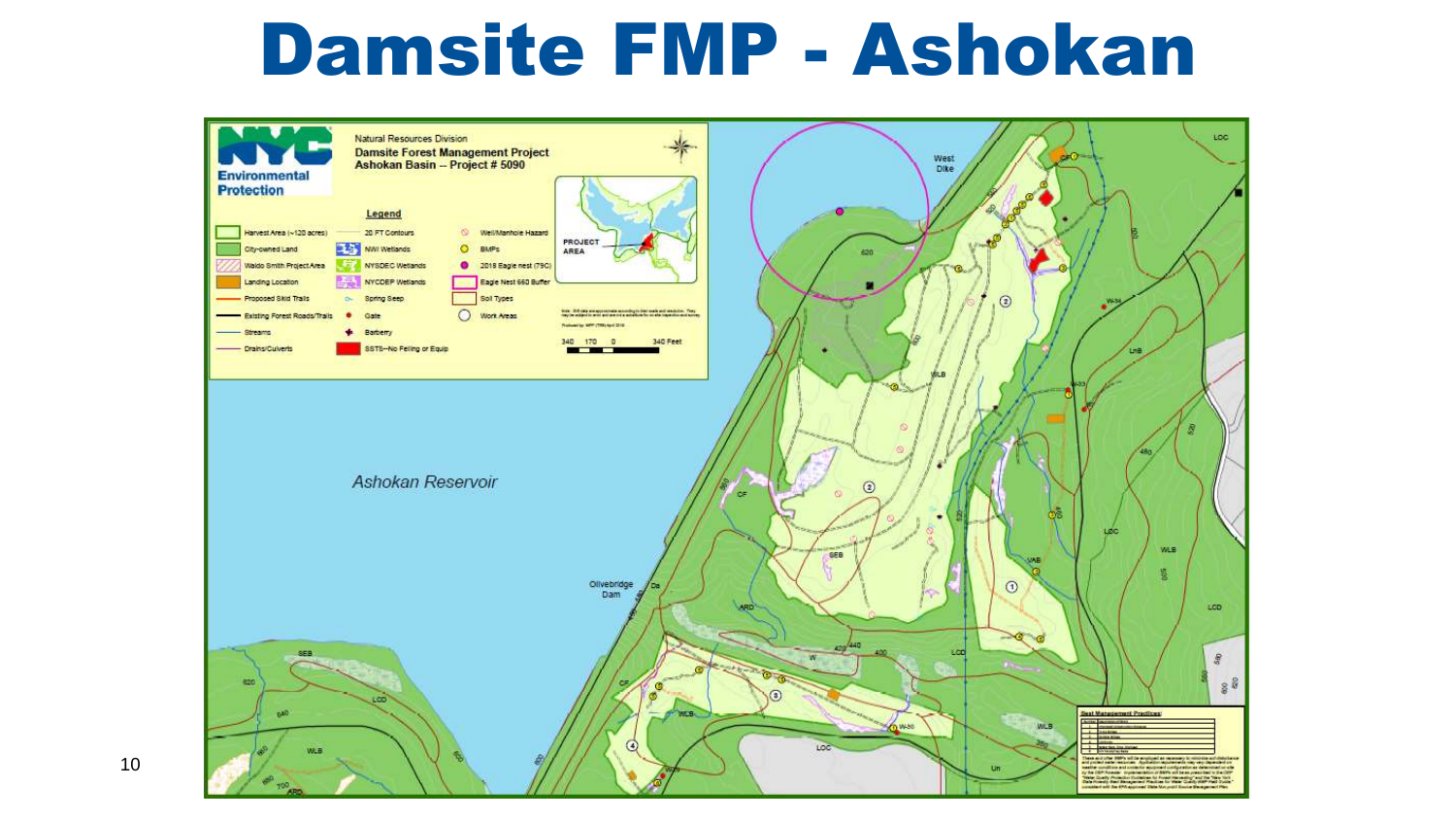# Damsite FMP Summary

- Todd Baldwin, DEP Forester
- 120 acres, Town of Olive, Ulster County
- 381mbf, 189 cords  $\circ$  >1/2 red oak
- Harvesting  $7/1/19 7/1/21$  (Winter only)
- 2 bids, High Bid \$70,000

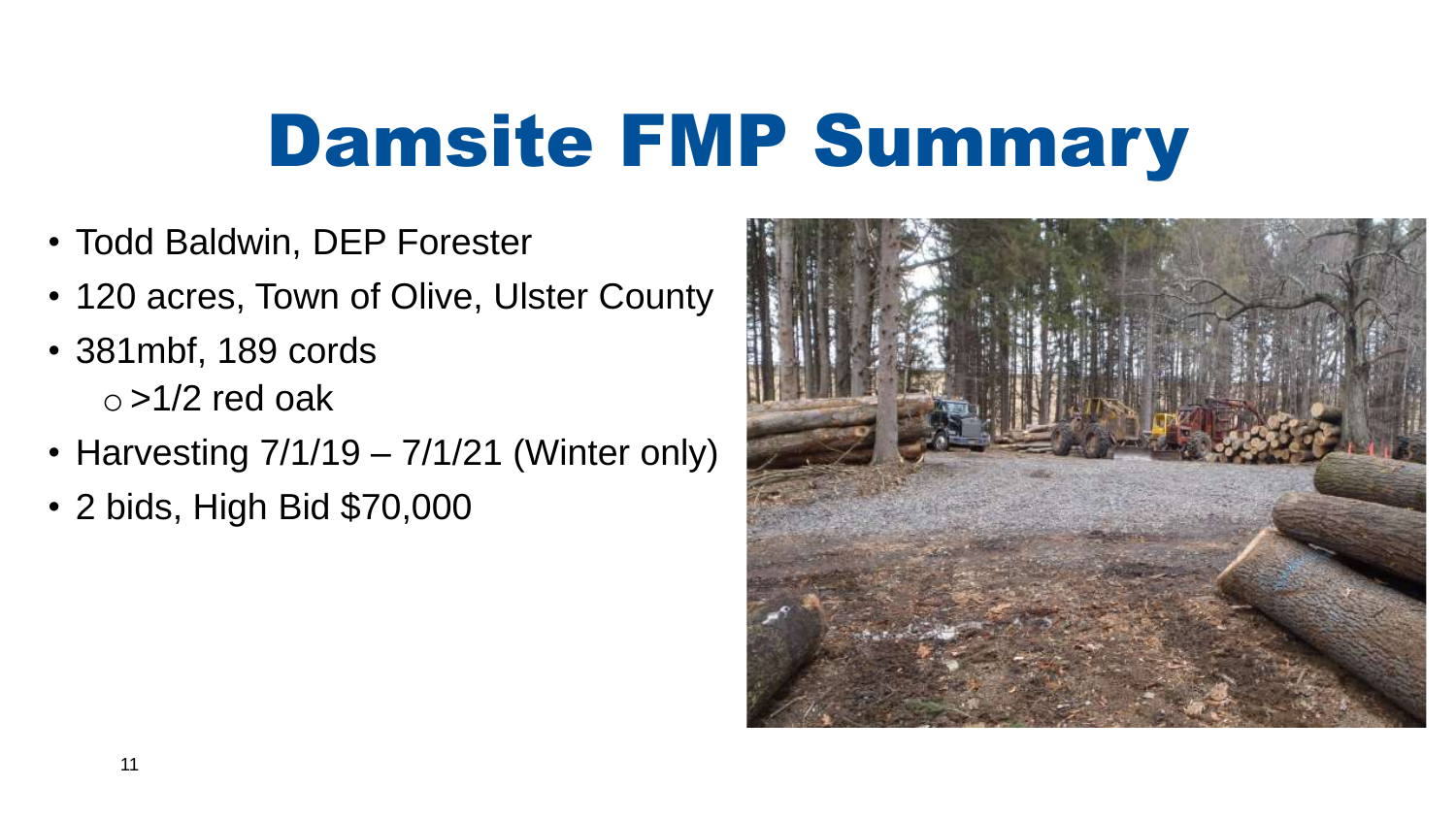### Turkey Mtn FMP - Yorktown



- Dan Lawrence, DEP Forester
- 120 acres, Yorktown, Westchester **County**
- 311mbf, 87 cords
	- o 1/3 tulip poplar
- Harvesting 7/13/20 11/6/20
- 4 bids, High Bid \$66,000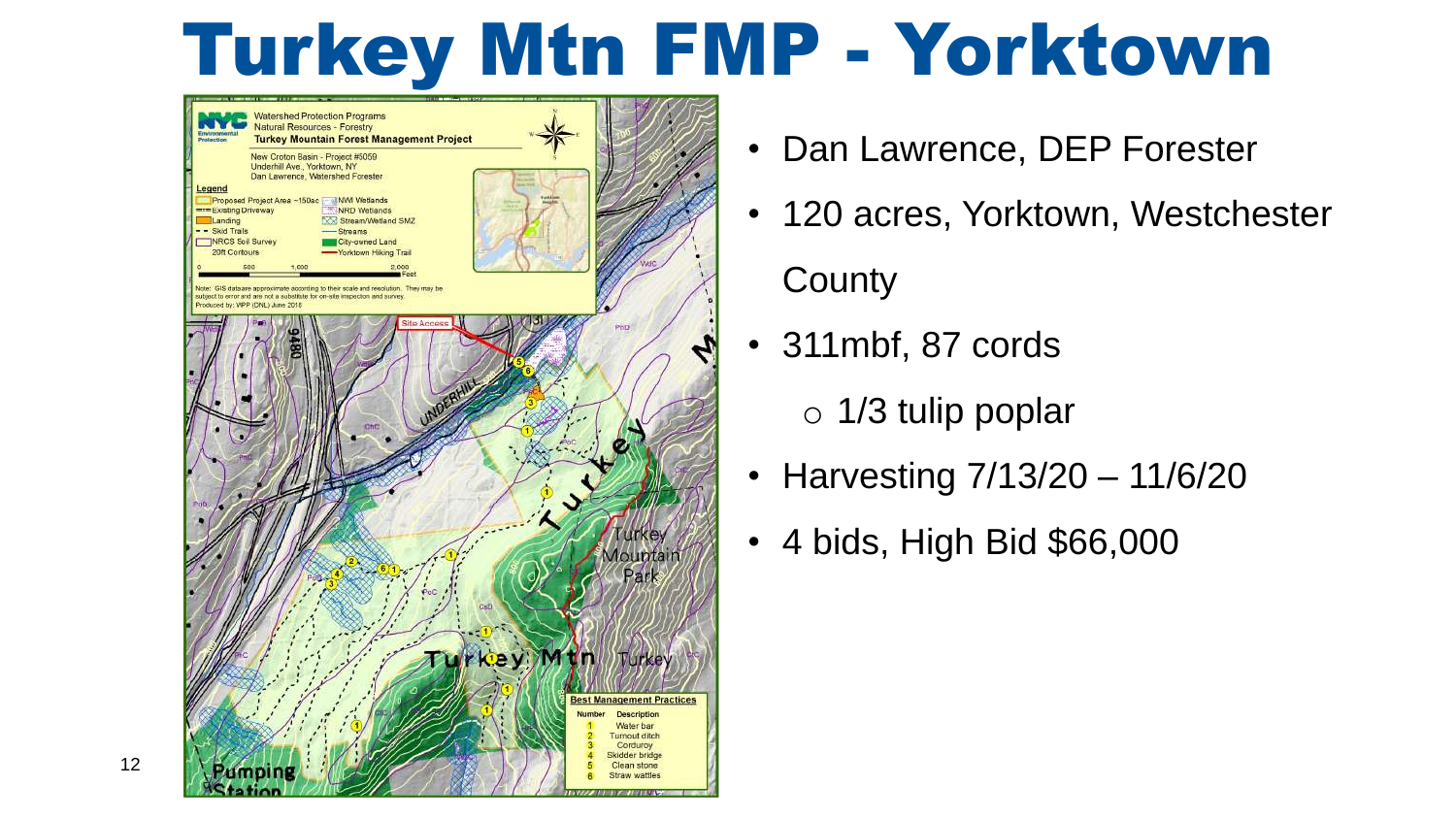### Bear's Den FMP - Cannonsville



 $1<sup>3</sup>$ 

- Louise Potter, DEP Forester
- 161 acres, Tompkins, Delaware County
- 228mbf, 138 cords
	- $\circ$  <sup>3</sup>/<sub>4</sub> white ash
- Harvesting 9/30/20 present
- 2 bids, High Bid \$105,661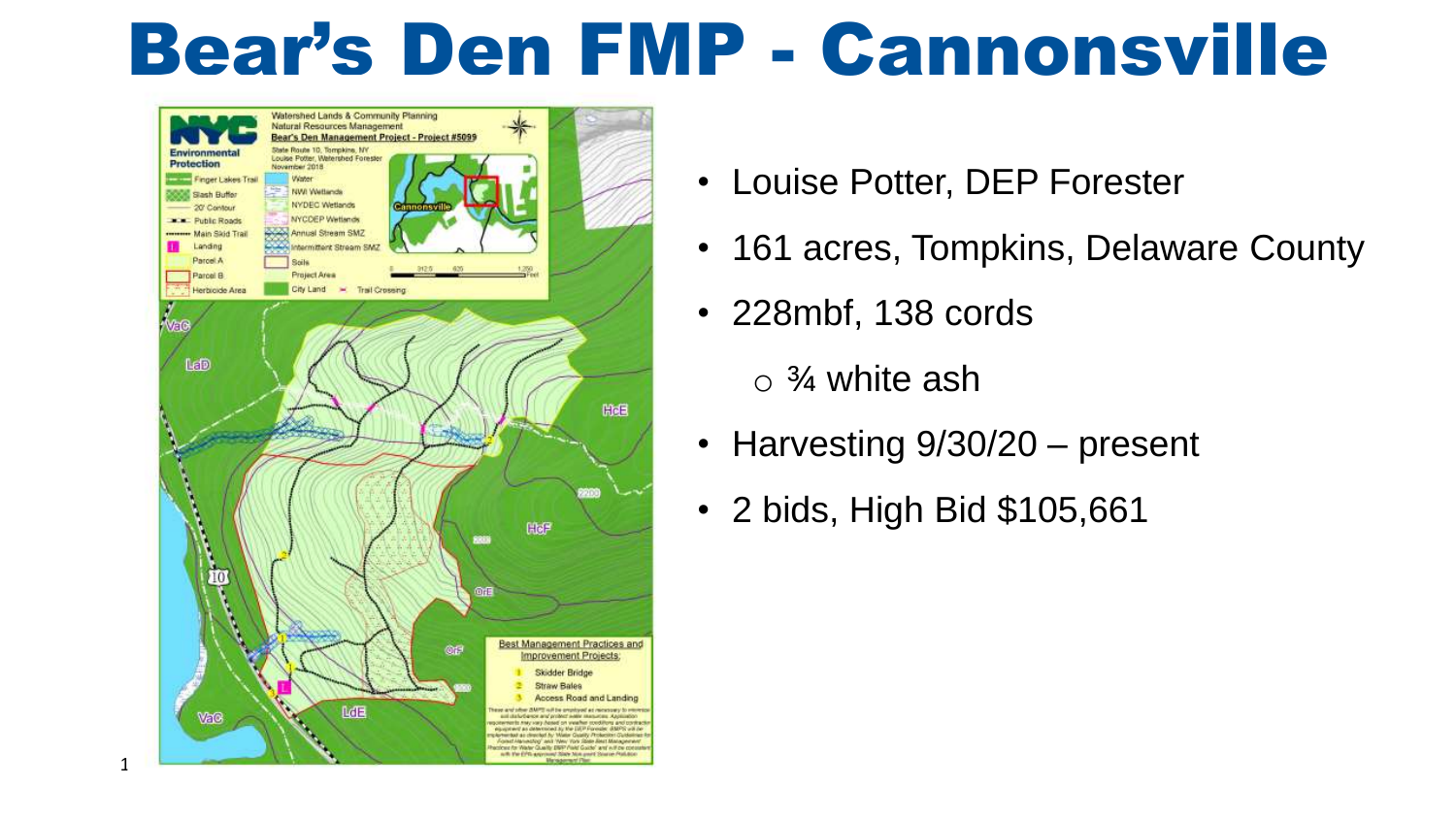## Ulster Heights FMP - Fallsburg

![](_page_13_Figure_1.jpeg)

- Jamie Overton, DEP Forester
- 57 acres, Fallsburg, Sullivan County
- 66mbf, 128 cords

 $\circ$  >1/2 white ash

- Harvesting 12/16/19 6/18/20
- 3 bids, High Bid \$16,740\*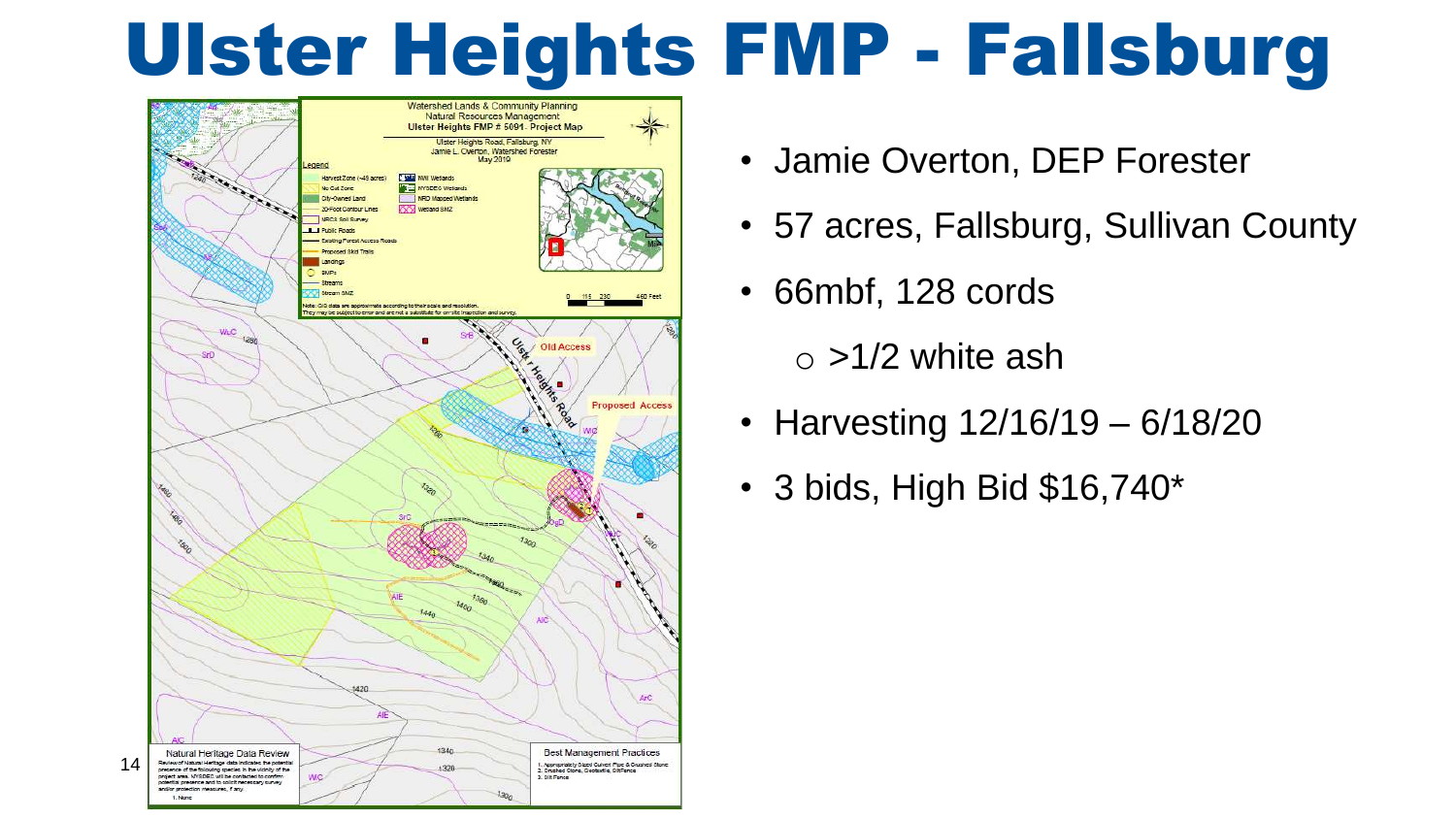#### Other Forest Management Opportunities

- EOH Stewardship Contracts
- WOH Stewardship Contract?
- Invasives treatments subcontracting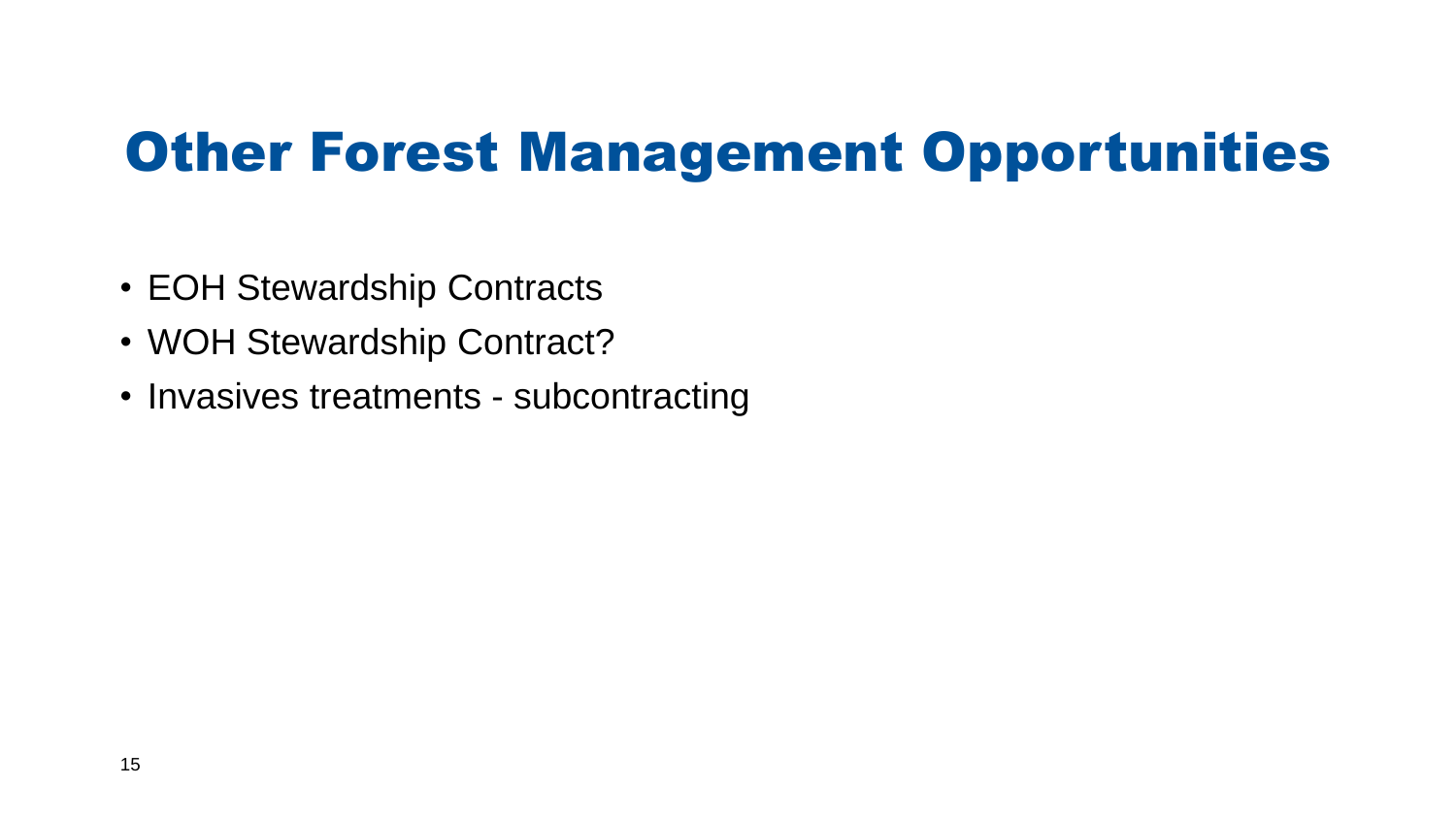# NYC Forestry Group Contacts

- Todd Baldwin (ASK/SCH): [tbaldwin@dep.nyc.gov](mailto:tbaldwin@dep.nyc.gov)
- Nathan Hart (RON/NEV): [nhart@dep.nyc.gov](mailto:nhart@dep.nyc.gov)
- Seth LaPierre (CAN/PEP): [slapierre@dep.nyc.gov](mailto:slapierre@dep.nyc.gov)
- Amanda Locke (EOH): [alocke@dep.nyc.gov](mailto:alocke@dep.nyc.gov)